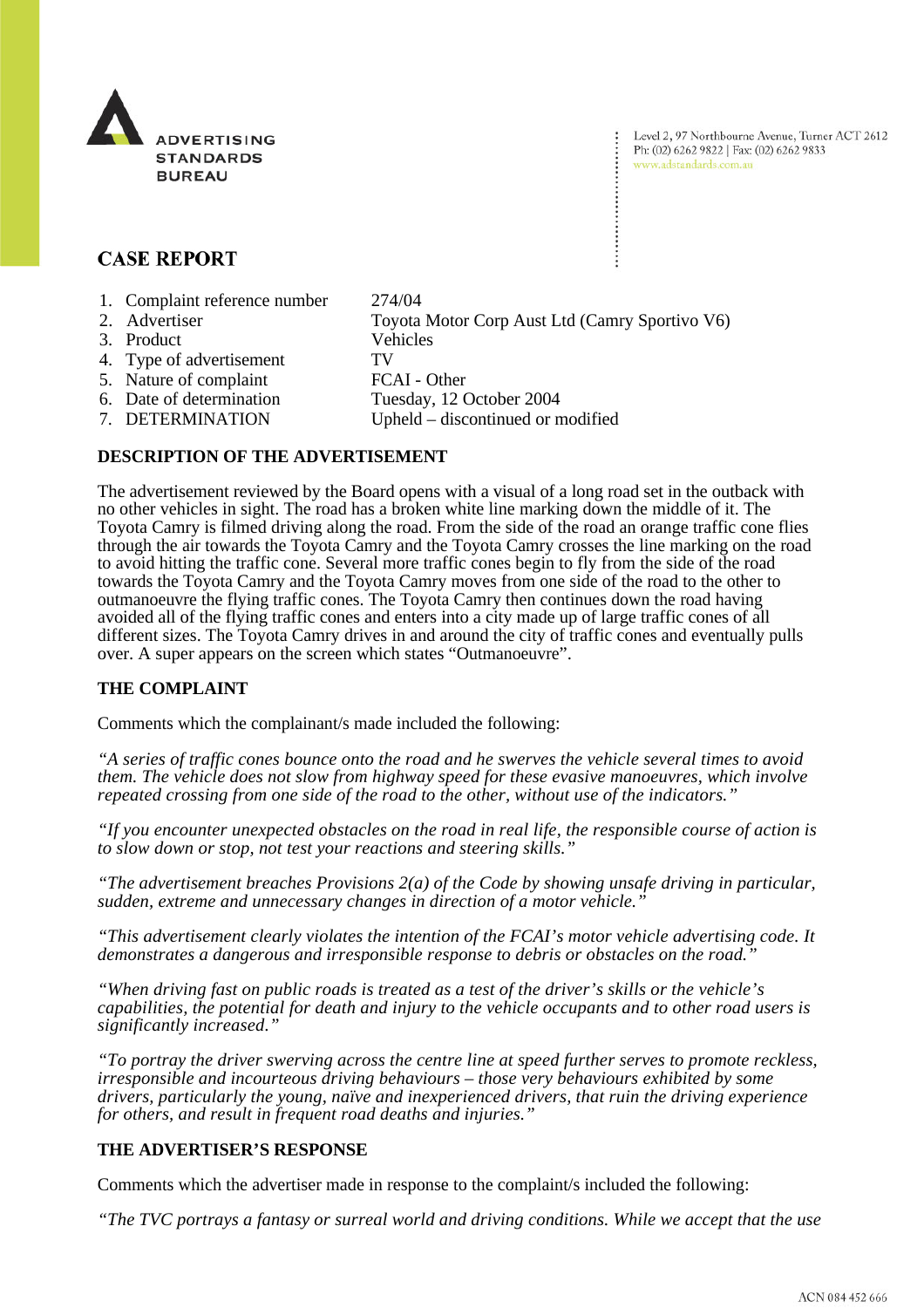*of fantasy and exaggeration does not justify the portrayal of unsafe or unlawful driving practice, it does significantly alter the interpretation of what occurs in this commercial."*

*"The changes in direction are obviously necessary to avoid the objects and are not extreme."*

*"The driver manoeuvres around the objects without losing control of the vehicle."*

*"There is no indication of excessive speed."*

*"There is nothing unsafe, reckless or menacing in the driving portrayed in the TVC. The driving is prudent and appropriate for the conditions."*

*"To the best of our knowledge the TVC does not portray any driving practices or other actions which would breach any law in the relevant jurisdictions dealing directly with road safety or traffic regulation."*

*"In particular, the driver's manoeuvring does not involve the crossing of double lines or any other traffic. There is no indication of excessive speed and…the actual speed of the vehicle did not breach applicable speed limits during filming."*

*"The failure of the driver to use his indicators in the circumstances would not constitute a breach of any road rules."*

*"The use of indicators was impossible in the scenario due to the imminent danger and the need to keep control of the steering wheel. There was no oncoming traffic or traffic behind and therefore all collisions were avoided."*

### **THE DETERMINATION**

The Advertising Standards Board ("Board") was required to determine whether the material before it was in breach of the Federal Chamber of Automotive Industries' Advertising for Motor Vehicles Voluntary Code of Practice which came into effect on 1 July 2004 (the "FCAI Code").

To come within the FCAI Code, the material being considered must be an "advertisement". The FCAI Code defines "advertisement" as follows:

*"…..matter which is published or broadcast in all of Australia, or in a substantial section of Australia, for payment or other valuable consideration and which draws the attention of the public, or a segment of it, to a product, service, person, organisation or line of conduct in a manner calculated to promote or oppose directly or indirectly that product, service, person, organisation or line of conduct."*

The Board decided that the material in question was published or broadcast in all of Australia or in a substantial section of Australia for payment or other valuable consideration given that it was being broadcast on television in Australia.

The Board determined that the material draws the attention of the public or a segment of it to a "product" being a Toyota Camry Sportivo V6 "in a manner calculated to promote…that product". Having concluded that the material was an "advertisement" as defined by the FCAI Code, the Board then needed to determine whether that advertisement was for a "motor vehicle". "Motor vehicle" is defined in the FCAI Code as meaning:

*"passenger vehicle; motorcycle; light commercial vehicle and off-road vehicle."*

The Board determined that the Toyota Camry Sportivo V6 depicted was a "Motor vehicle" as defined in the FCAI Code.

The Board determined that the material before it was an "advertisement for a motor vehicle" and therefore that the FCAI Code applied.

The Board then analysed specific sections of the FCAI Code and their application to the advertisement. The Board identified that clauses 2(a), 2(b), 2(c) were relevant in the circumstances. The Board had to consider whether those clauses of the Code had been breached.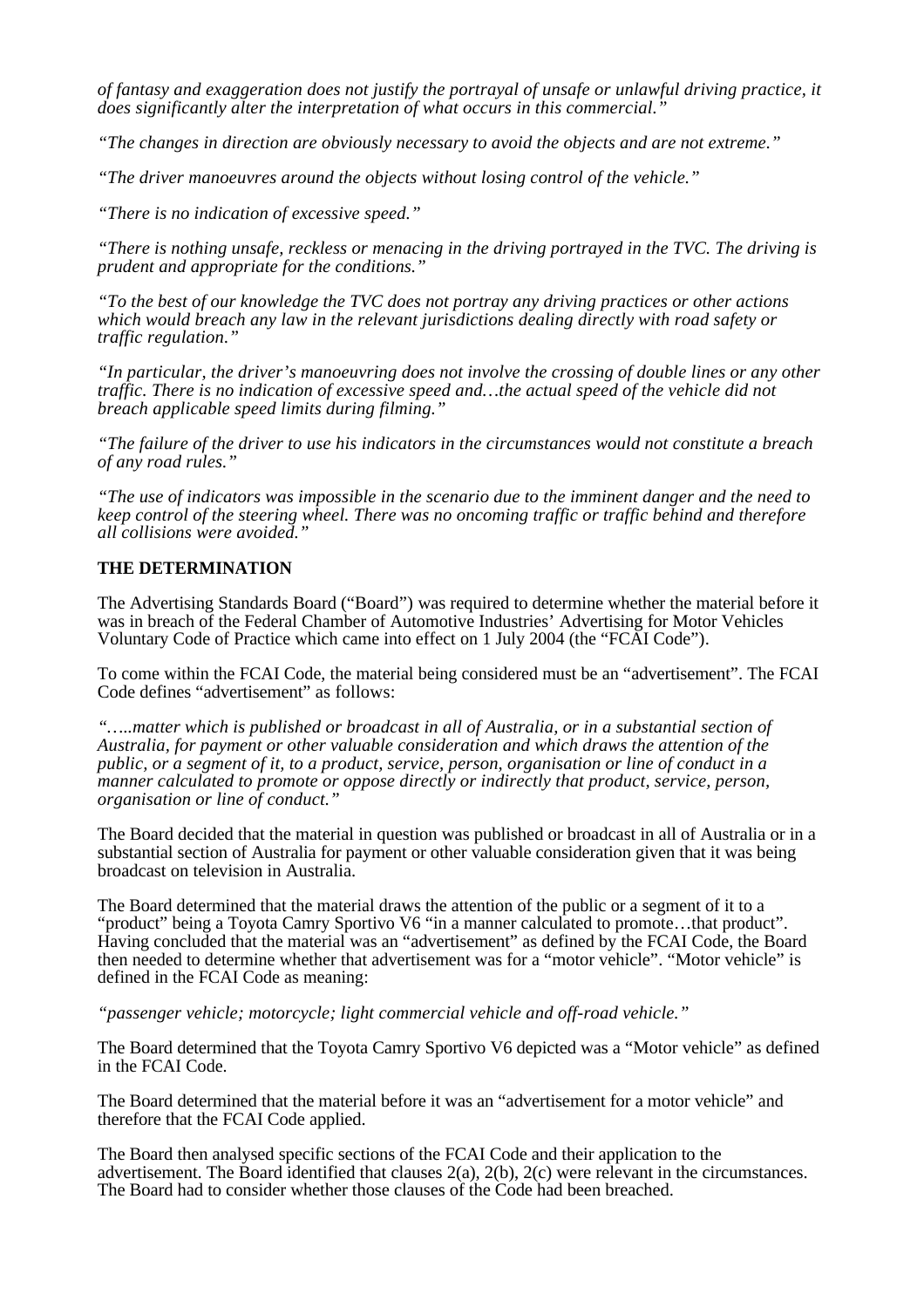The Board first considered whether clause 2(a) of the FCAI Code had been breached.

In order to breach clause 2(a) of the FCAI Code, the driving practices depicted must be:

*"unsafe driving, including reckless and menacing driving that would breach any Commonwealth law….if such driving were to occur on a road or road related area…"*

The Board formed the view that clause  $2(a)$  had been breached. The Board formed this view based upon the opening scene of the advertisement which depicted the Toyota Camry swerving from one side of the road to the other several times without the use of indicators to avoid collision with the flying orange traffic cones. The Board noted that to change lanes without using an indicator was in breach of the Australian Road Rules. The Australian Road Rules make it an offence to change lanes to the right or left without indicating with the vehicle's direction indicator lights. The Board noted that this was contrary to the advertiser's assertion that changing lanes without indicating was not a breach of any road rule. The Board was also of the view that the depiction of the vehicle swerving from lane to lane (albeit over broken line markings) was a portrayal of reckless and unsafe driving that would be illegal if it were to occur on a road or road related area.

The Board took into consideration the advertiser's assertion that the legality of the driving practices depicted (including the non-use of indicators and the swerving from lane to lane) should be assessed in the context of the particular circumstances and that such driving practices would not be considered illegal in circumstances where there was a need to avoid an unexpected obstacle. The Board noted that the Australian Road Rules did not exempt vehicles attempting to avoid unexpected obstacles from the application of the relevant offence provisions. The Board considered that the question of whether the circumstances of a particular offence would or would not result in police enforcement was not for them to determine.

On this point, the Board noted that the advertiser's use of a fantasy like situation (i.e. flying traffic cones appearing from nowhere) as a representation of real life unexpected circumstances actually detracted from the force (if any) of the advertiser's argument that the driving practices would not be illegal in such circumstances. The Board formed the view that the use of the flying traffic cones did not responsibly represent to ordinary viewers the presentation of unexpected and dangerous real life obstacles (such as animals or objects falling off the back of a truck) which may justify a breach of the road rules in order to avoid them safely. The Board was of the view that the use of the fantasy scene gave the overall impression of enjoyable, irresponsible and reckless driving to outmanoeuvre flying objects rather than of a real life attempt to avoid unexpected danger requiring spontaneous driving reactions in breach of the law. This view was further enhanced by the visuals of the drivers' eyes which appeared to be revelling in the swerving from lane to lane and avoidance of the flying traffic cones rather than appearing concerned for his safety and trying to safely outmanoeuvre them.

By making use of a fantasy like scene and by depicting the driver as enjoying the experience, the Board did not consider that the advertiser had made it clear to the ordinary viewer that the depiction was one intended to demonstrate how the vehicle would be handled in unsafe and unexpected real life circumstances.

The Board then considered whether clause 2(b) of the FCAI Code had been breached. In order to breach clause 2(b), the driving practices must depict:

#### *"people driving at speeds in excess of the speed limits in the relevant jurisdiction in Australia in which the advertisement is published or broadcast."*

The Board formed the view that clause 2(b) had not been breached. The Board noted that there was no overt indication that the car was driven at excess speeds during the advertisement and noted the advertiser's written representation that the actual speed of the vehicle did not breach applicable speed limits during the filming of the advertisement.

The Board then considered whether clause 2(c) of the FCAI Code had been breached. In order to breach clause 2(c), the driving practices depicted must:

#### *"…if they were to take place on a road or road related area, breach any Commonwealth law…."*

The Board formed the view that clause 2(c) had also been breached. Given that the Board had found that the advertisement did breach clause  $2(a)$ , the Board made a similar determination in relation to the driving practices depicted for the purposes of analysing clause 2(c).